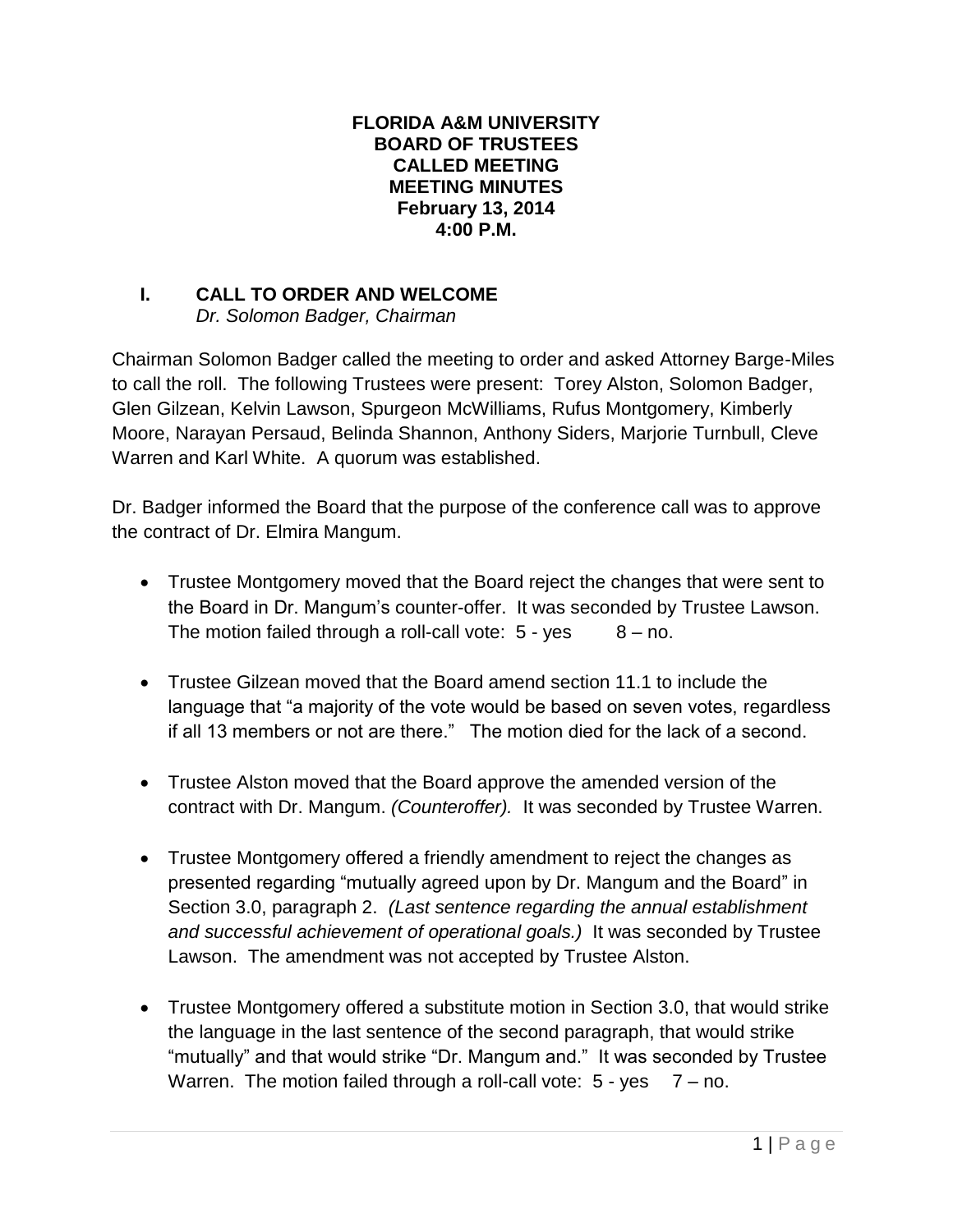- Trustee Montgomery offered a substitute motion to reject the change of the proposed language requiring the disclosure of non-salary compensation. It was seconded by Trustee Lawson. The motion failed through a roll-call vote: 6 – yes  $7 - no$ .
- Trustee Montgomery moved that the Board reject the language in 11.1, with the exception of the portion in Section (e). It was seconded by Trustee Gilzean. Trustee Montgomery divided the question.
- Trustee Montgomery offered a substitute motion and moved that the first sentence re: "The Board and Dr. Mangum agree that the Board may terminate this agreement at any time for cause, upon a majority vote of the Board, as set forth in the Board Operating Procedures." It was seconded by Trustee Warren. The motion failed through a roll-call vote:  $6 - yes = 7 - no$ .

*(Trustee Warren indicated that the Board stated that it would entertain language from legal counsel that would clarify any ambiguity in the procedures.)*

- Trustee Montgomery moved that the Board reject the changes, as presented in 11.1, strike: "Upon asserting an allegation for cause, the Board will notify Dr. Mangum of such allegation and provide her 30 days to cure, if curable." It was seconded by Trustee Siders. The motion failed through a roll-call vote: 6 - yes  $7 - no$ .
- Trustee Montgomery moved that the Board reject the change in 12.0. It was seconded by Trustee McWilliams. The motion failed through a roll-call vote:  $5 - yes$   $8 - no$ .
- Trustee Montgomery moved to strike the counter-offer and any changes in 13.1(c). It was seconded by Trustee Lawson. The motion carried:  $7 - y$ es 6 – no.
- Trustee White offered a friendly amendment to 13.1(c), which was accepted by Trustee Alston. "A resignation as set forth in paragraph 12.0; however, if in the event that said resignation occurs before the beginning of the third year of this agreement, the sabbatical shall be reduced to six months. *(This is now incorporated into Trustee Alston's original motion.)*